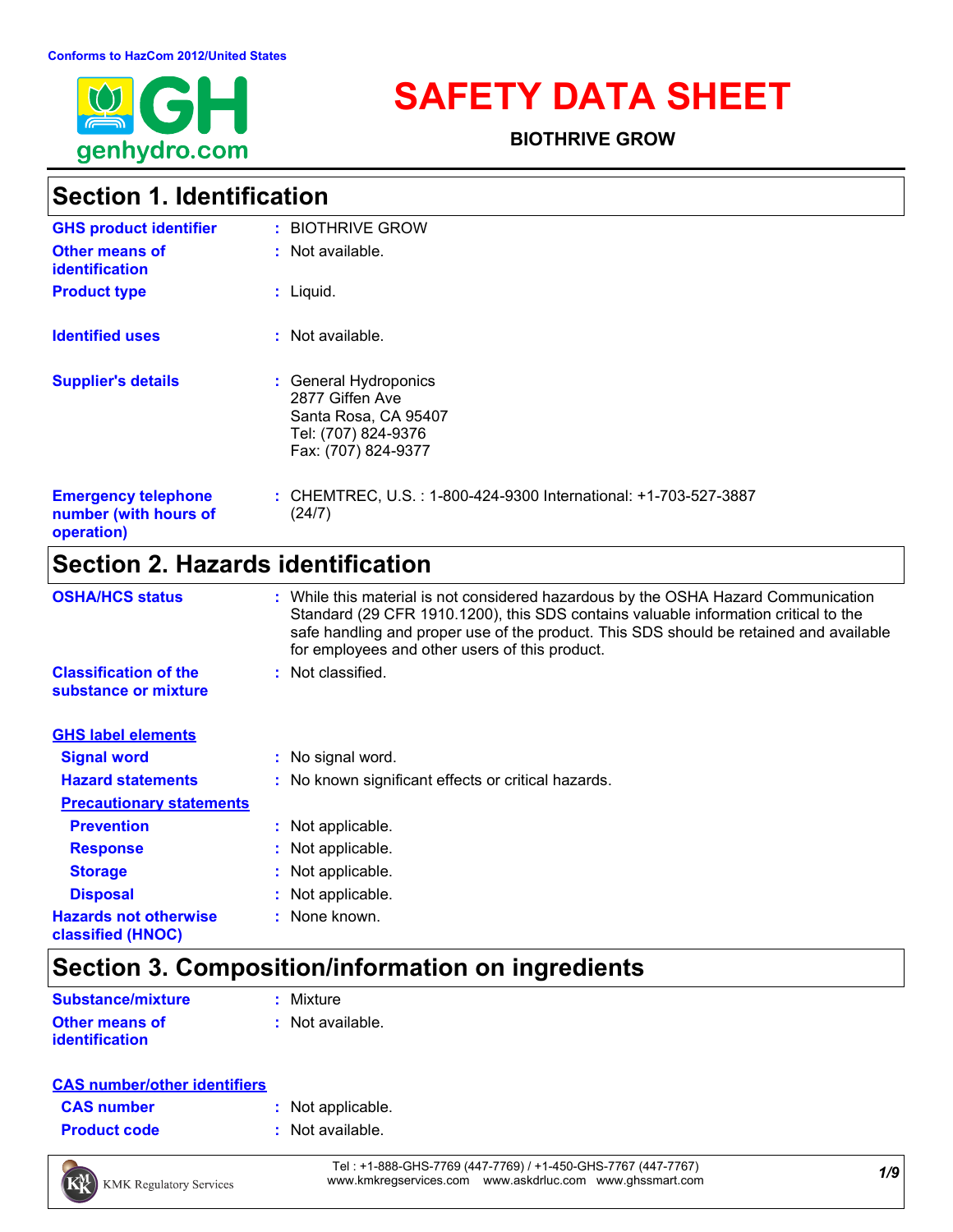

### **Section 3. Composition/information on ingredients**

| Ingredient name                |                    | <b>CAS number</b>      |
|--------------------------------|--------------------|------------------------|
| Phosphoric acid<br>Humic acids | 5 -<br>10<br>ن - ` | 7664-38-2<br>1415-93-6 |

Any concentration shown as a range is to protect confidentiality or is due to batch variation.

**There are no additional ingredients present which, within the current knowledge of the supplier and in the concentrations applicable, are classified as hazardous to health or the environment and hence require reporting in this section.**

**Occupational exposure limits, if available, are listed in Section 8.**

#### **Section 4. First aid measures**

#### **Description of necessary first aid measures**

| <b>Eye contact</b>  | Immediately flush eyes with plenty of water, occasionally lifting the upper and lower<br>eyelids. Check for and remove any contact lenses. Get medical attention if irritation<br>occurs. |
|---------------------|-------------------------------------------------------------------------------------------------------------------------------------------------------------------------------------------|
| <b>Inhalation</b>   | : Remove victim to fresh air and keep at rest in a position comfortable for breathing. Get<br>medical attention if symptoms occur.                                                        |
| <b>Skin contact</b> | : Flush contaminated skin with plenty of water. Get medical attention if symptoms occur.                                                                                                  |
| <b>Ingestion</b>    | : Wash out mouth with water. If material has been swallowed and the exposed person is<br>conscious, give small quantities of water to drink. Get medical attention if symptoms<br>occur.  |

#### **Most important symptoms/effects, acute and delayed**

| <b>Potential acute health effects</b> |                                                                                                                                |
|---------------------------------------|--------------------------------------------------------------------------------------------------------------------------------|
| Eye contact                           | : No known significant effects or critical hazards.                                                                            |
| <b>Inhalation</b>                     | : No known significant effects or critical hazards.                                                                            |
| <b>Skin contact</b>                   | : No known significant effects or critical hazards.                                                                            |
| <b>Ingestion</b>                      | : No known significant effects or critical hazards.                                                                            |
| <b>Over-exposure signs/symptoms</b>   |                                                                                                                                |
| Eye contact                           | : No known significant effects or critical hazards.                                                                            |
| <b>Inhalation</b>                     | : No known significant effects or critical hazards.                                                                            |
| <b>Skin contact</b>                   | : No known significant effects or critical hazards.                                                                            |
| <b>Ingestion</b>                      | : No known significant effects or critical hazards.                                                                            |
|                                       | Indication of immediate medical attention and special treatment needed, if necessary                                           |
| <b>Notes to physician</b>             | : Treat symptomatically. Contact poison treatment specialist immediately if large<br>quantities have been ingested or inhaled. |
| <b>Specific treatments</b>            | : No specific treatment.                                                                                                       |
| <b>Protection of first-aiders</b>     | : No special protection is required.                                                                                           |

**See toxicological information (Section 11)**

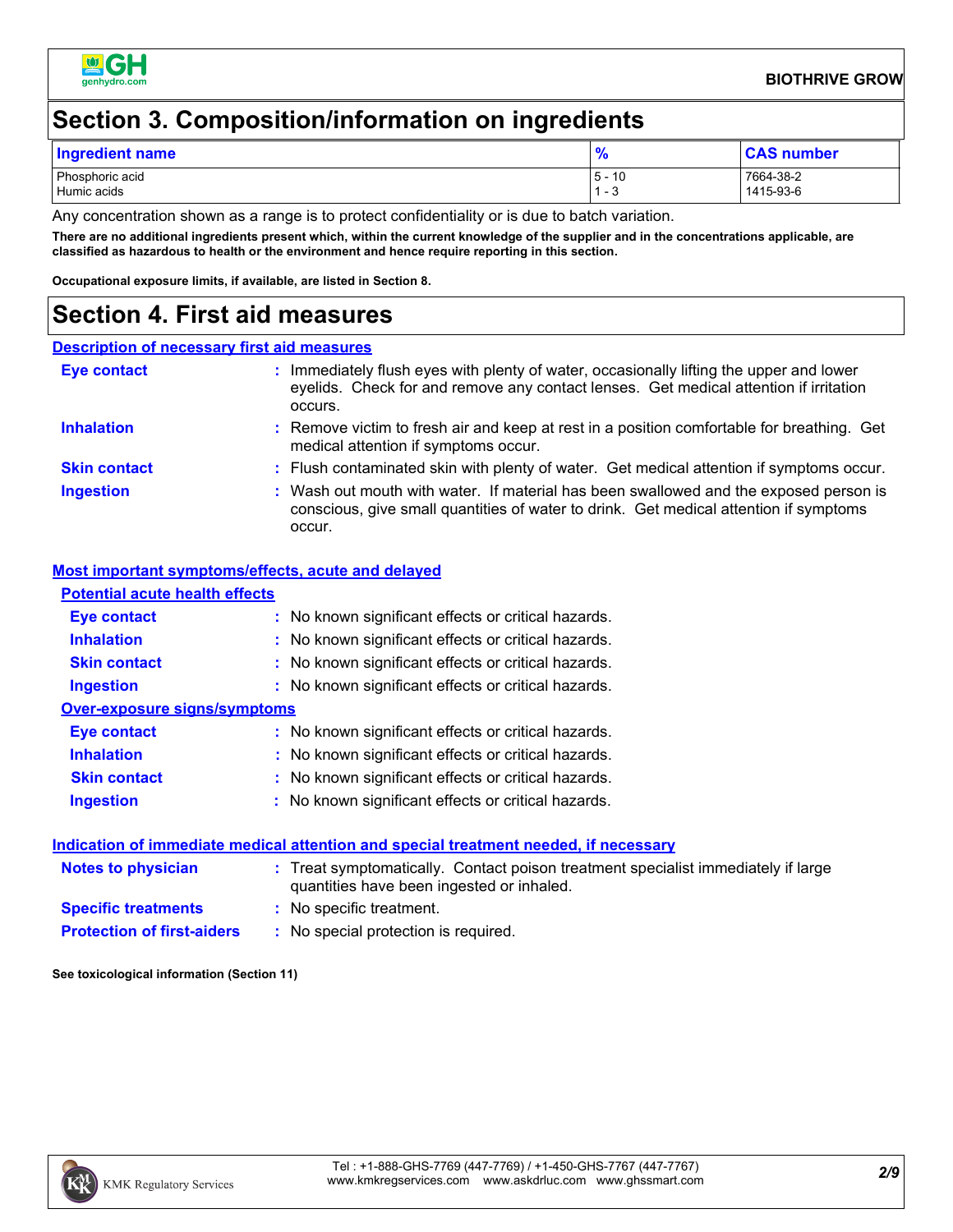

# **Section 5. Fire-fighting measures**

| <b>Extinguishing media</b>                               |                                                                                                                                                                          |
|----------------------------------------------------------|--------------------------------------------------------------------------------------------------------------------------------------------------------------------------|
| <b>Suitable extinguishing</b><br>media                   | : Use an extinguishing agent suitable for the surrounding fire.                                                                                                          |
| <b>Unsuitable extinguishing</b><br>media                 | : None known.                                                                                                                                                            |
| <b>Specific hazards arising</b><br>from the chemical     | : No specific fire or explosion hazard.                                                                                                                                  |
| <b>Hazardous thermal</b><br>decomposition products       | : Decomposition products may include the following materials:<br>carbon dioxide<br>carbon monoxide<br>sulfur oxides<br>phosphorus oxides<br>metal oxide/oxides           |
| <b>Special protective actions</b><br>for fire-fighters   | : No special precaution is required.                                                                                                                                     |
| <b>Special protective</b><br>equipment for fire-fighters | : Fire-fighters should wear appropriate protective equipment and self-contained breathing<br>apparatus (SCBA) with a full face-piece operated in positive pressure mode. |

### **Section 6. Accidental release measures**

|                                                              | <b>Personal precautions, protective equipment and emergency procedures</b>                                                                                                                                                                                                                                                                                                                                                                                                                                                                                                                 |
|--------------------------------------------------------------|--------------------------------------------------------------------------------------------------------------------------------------------------------------------------------------------------------------------------------------------------------------------------------------------------------------------------------------------------------------------------------------------------------------------------------------------------------------------------------------------------------------------------------------------------------------------------------------------|
| For non-emergency<br>personnel                               | : Put on appropriate personal protective equipment.                                                                                                                                                                                                                                                                                                                                                                                                                                                                                                                                        |
|                                                              | For emergency responders : If specialized clothing is required to deal with the spillage, take note of any information in<br>Section 8 on suitable and unsuitable materials. See also the information in "For non-<br>emergency personnel".                                                                                                                                                                                                                                                                                                                                                |
| <b>Environmental precautions</b>                             | : Avoid dispersal of spilled material and runoff and contact with soil, waterways, drains<br>and sewers. Inform the relevant authorities if the product has caused environmental<br>pollution (sewers, waterways, soil or air).                                                                                                                                                                                                                                                                                                                                                            |
| <b>Methods and materials for containment and cleaning up</b> |                                                                                                                                                                                                                                                                                                                                                                                                                                                                                                                                                                                            |
| <b>Spill</b>                                                 | : Stop leak if without risk. Move containers from spill area. Prevent entry into sewers,<br>water courses, basements or confined areas. Wash spillages into an effluent treatment<br>plant or proceed as follows. Contain and collect spillage with non-combustible,<br>absorbent material e.g. sand, earth, vermiculite or diatomaceous earth and place in<br>container for disposal according to local regulations (see Section 13). Dispose of via a<br>licensed waste disposal contractor. Note: see Section 1 for emergency contact<br>information and Section 13 for waste disposal. |

# **Section 7. Handling and storage**

#### **Precautions for safe handling**

| <b>Protective measures</b>                       | : Put on appropriate personal protective equipment (see Section 8).                                                                                                                                                                                                    |
|--------------------------------------------------|------------------------------------------------------------------------------------------------------------------------------------------------------------------------------------------------------------------------------------------------------------------------|
| <b>Advice on general</b><br>occupational hygiene | : Eating, drinking and smoking should be prohibited in areas where this material is<br>handled, stored and processed. Workers should wash hands and face before eating,<br>drinking and smoking. See also Section 8 for additional information on hygiene<br>measures. |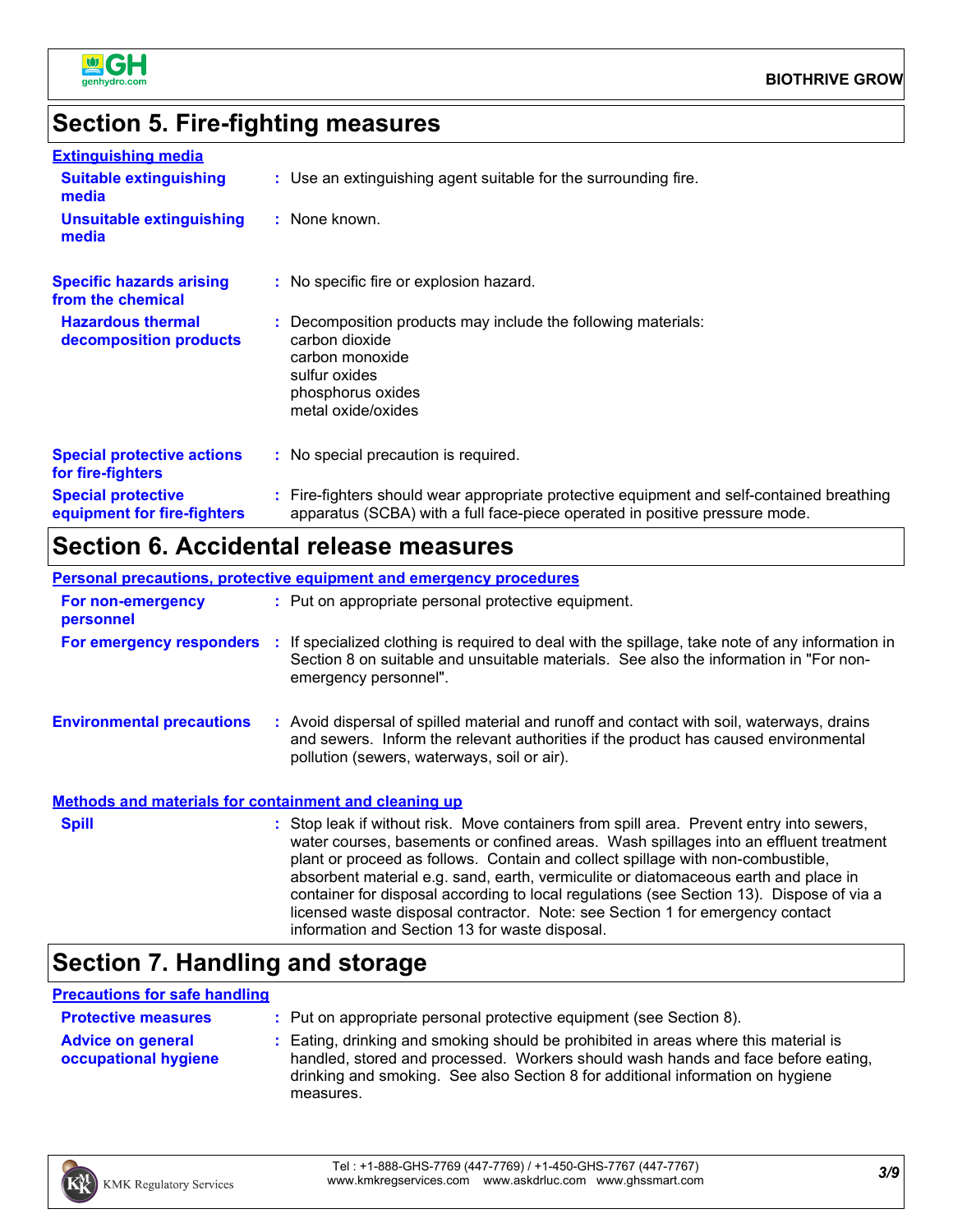

### **Section 7. Handling and storage**

|                          | <b>Conditions for safe storage, :</b> Store in accordance with local regulations. Store in original container protected from |
|--------------------------|------------------------------------------------------------------------------------------------------------------------------|
| including any            | direct sunlight in a dry, cool and well-ventilated area, away from incompatible materials                                    |
| <i>incompatibilities</i> | (see Section 10) and food and drink. Keep container tightly closed and sealed until                                          |
|                          | ready for use. Containers that have been opened must be carefully resealed and kept                                          |
|                          | upright to prevent leakage. Do not store in unlabeled containers. Use appropriate                                            |
|                          | containment to avoid environmental contamination.                                                                            |

#### **Section 8. Exposure controls/personal protection**

#### **Control parameters**

**Occupational exposure limits**

| <b>Ingredient name</b> | <b>Exposure limits</b>                                                                                                                                                                                                                                                             |
|------------------------|------------------------------------------------------------------------------------------------------------------------------------------------------------------------------------------------------------------------------------------------------------------------------------|
| Phosphoric acid        | ACGIH TLV (United States, 3/2015).<br>TWA: 1 $mg/m3$ 8 hours.<br>STEL: 3 mg/m <sup>3</sup> 15 minutes.<br>NIOSH REL (United States, 10/2013).<br>TWA: 1 $mq/m3$ 10 hours.<br>STEL: 3 mg/m <sup>3</sup> 15 minutes.<br>OSHA PEL (United States, 2/2013).<br>TWA: 1 $mq/m3$ 8 hours. |

| <b>Appropriate engineering</b><br><b>controls</b> | : Good general ventilation should be sufficient to control worker exposure to airborne<br>contaminants.                                                        |
|---------------------------------------------------|----------------------------------------------------------------------------------------------------------------------------------------------------------------|
| <b>Environmental exposure</b><br><b>controls</b>  | Emissions from ventilation or work process equipment should be checked to ensure<br>they comply with the requirements of environmental protection legislation. |

**Individual protection measures**

| <b>Hygiene measures</b>       | : Wash hands, forearms and face thoroughly after handling chemical products, before<br>eating, smoking and using the lavatory and at the end of the working period. Ensure<br>that eyewash stations and safety showers are close to the workstation location. |
|-------------------------------|---------------------------------------------------------------------------------------------------------------------------------------------------------------------------------------------------------------------------------------------------------------|
| <b>Eye/face protection</b>    | : Safety eyewear complying with an approved standard should be used when a risk<br>assessment indicates this is necessary to avoid exposure to liquid splashes, mists,<br>gases or dusts.                                                                     |
| <b>Skin protection</b>        |                                                                                                                                                                                                                                                               |
| <b>Hand protection</b>        | : Chemical-resistant, impervious gloves complying with an approved standard should be<br>worn at all times when handling chemical products if a risk assessment indicates this is<br>necessary.                                                               |
| <b>Body protection</b>        | : Personal protective equipment for the body should be selected based on the task being<br>performed and the risks involved and should be approved by a specialist before<br>handling this product.                                                           |
| <b>Other skin protection</b>  | : Appropriate footwear and any additional skin protection measures should be selected<br>based on the task being performed and the risks involved and should be approved by a<br>specialist before handling this product.                                     |
| <b>Respiratory protection</b> | : Not required under normal conditions of use.                                                                                                                                                                                                                |

# **Section 9. Physical and chemical properties**

| <b>Appearance</b>     |                                    |
|-----------------------|------------------------------------|
| <b>Physical state</b> | : Liquid. [Aqueous solution.]      |
| <b>Color</b>          | : Black colored.                   |
| <b>Odor</b>           | : Soy odor with vanilla fragrance. |
| <b>Odor threshold</b> | : Not available.                   |



*4/9* Tel : +1-888-GHS-7769 (447-7769) / +1-450-GHS-7767 (447-7767) www.kmkregservices.com www.askdrluc.com www.ghssmart.com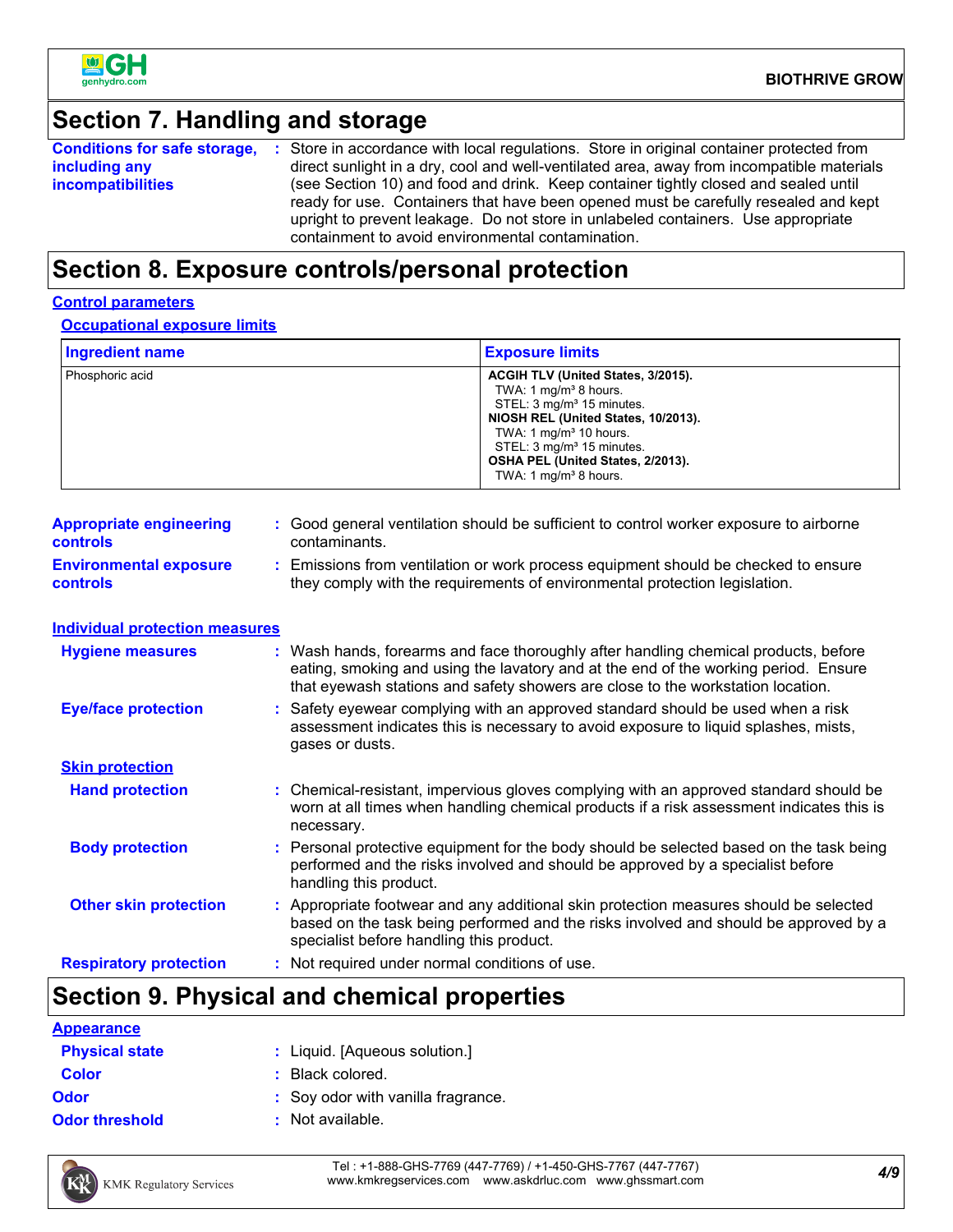

### **Section 9. Physical and chemical properties**

| pH                                                | $\div$ 4.42 $\pm$ 0.05               |
|---------------------------------------------------|--------------------------------------|
| <b>Melting point</b>                              | : $-1^{\circ}C(30.2^{\circ}F)$       |
| <b>Boiling point</b>                              | : $100^{\circ}$ C (212 $^{\circ}$ F) |
| <b>Flash point</b>                                | : Not available.                     |
| <b>Evaporation rate</b>                           | : Not available.                     |
| <b>Flammability (solid, gas)</b>                  | : Not available.                     |
| Lower and upper explosive<br>(flammable) limits   | : Not available.                     |
| <b>Vapor pressure</b>                             | : Not available.                     |
| <b>Vapor density</b>                              | : Not available.                     |
| <b>Relative density</b>                           | $: 1.1 \pm 0.07$                     |
| <b>Solubility</b>                                 | $:$ Soluble.                         |
| <b>Solubility in water</b>                        | $:$ Soluble                          |
| <b>Partition coefficient: n-</b><br>octanol/water | : Not available.                     |
| <b>Auto-ignition temperature</b>                  | : Not available.                     |
| <b>Decomposition temperature</b>                  | $:$ Not available.                   |
| <b>Viscosity</b>                                  | : Not available.                     |
| <b>Volatility</b>                                 | : Not available.                     |

### **Section 10. Stability and reactivity**

| <b>Reactivity</b>                            | : No specific test data related to reactivity available for this product or its ingredients.              |
|----------------------------------------------|-----------------------------------------------------------------------------------------------------------|
| <b>Chemical stability</b>                    | : The product is stable.                                                                                  |
| <b>Possibility of hazardous</b><br>reactions | : Under normal conditions of storage and use, hazardous reactions will not occur.                         |
| <b>Conditions to avoid</b>                   | : No specific data.                                                                                       |
| Incompatible materials                       | : Reactive or incompatible with the following materials: oxidizing materials.                             |
| <b>Hazardous decomposition</b><br>products   | : Under normal conditions of storage and use, hazardous decomposition products should<br>not be produced. |

### **Section 11. Toxicological information**

#### **Acute toxicity Information on toxicological effects** There is no data available.

**Irritation/Corrosion**

There is no data available.

#### **Sensitization**

There is no data available.

#### **Carcinogenicity**

There is no data available.

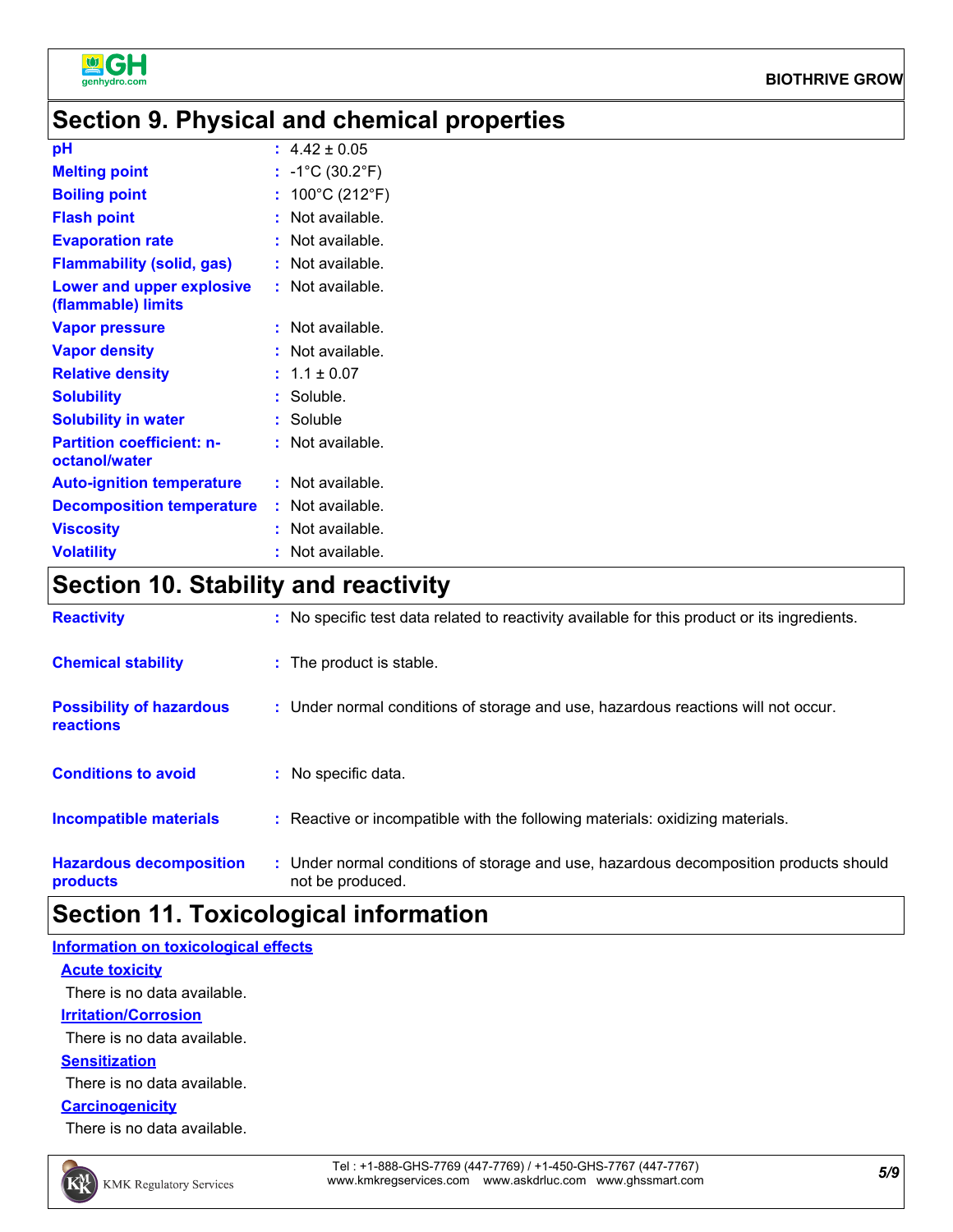

### **Section 11. Toxicological information**

#### **Specific target organ toxicity (single exposure) Name Category Category Category Category Category C**

| <b>Name</b>                                                                              |                                                       | <b>Category</b> | <b>Route of</b><br>exposure | <b>Target organs</b>         |
|------------------------------------------------------------------------------------------|-------------------------------------------------------|-----------------|-----------------------------|------------------------------|
| Humic acids                                                                              |                                                       | Category 3      | Not applicable.             | Respiratory tract irritation |
| <b>Specific target organ toxicity (repeated exposure)</b>                                |                                                       |                 |                             |                              |
| There is no data available.                                                              |                                                       |                 |                             |                              |
| <b>Aspiration hazard</b>                                                                 |                                                       |                 |                             |                              |
| There is no data available.                                                              |                                                       |                 |                             |                              |
| <b>Information on the likely</b><br>routes of exposure                                   | : Dermal contact. Eye contact. Inhalation. Ingestion. |                 |                             |                              |
| <b>Potential acute health effects</b>                                                    |                                                       |                 |                             |                              |
| <b>Eye contact</b>                                                                       | : No known significant effects or critical hazards.   |                 |                             |                              |
| <b>Inhalation</b>                                                                        | : No known significant effects or critical hazards.   |                 |                             |                              |
| <b>Skin contact</b>                                                                      | : No known significant effects or critical hazards.   |                 |                             |                              |
| <b>Ingestion</b>                                                                         | : No known significant effects or critical hazards.   |                 |                             |                              |
| Symptoms related to the physical, chemical and toxicological characteristics             |                                                       |                 |                             |                              |
| <b>Eye contact</b>                                                                       | : No known significant effects or critical hazards.   |                 |                             |                              |
| <b>Inhalation</b>                                                                        | : No known significant effects or critical hazards.   |                 |                             |                              |
| <b>Skin contact</b>                                                                      | : No known significant effects or critical hazards.   |                 |                             |                              |
| <b>Ingestion</b>                                                                         | : No known significant effects or critical hazards.   |                 |                             |                              |
| Delayed and immediate effects and also chronic effects from short and long term exposure |                                                       |                 |                             |                              |
| <b>Short term exposure</b>                                                               |                                                       |                 |                             |                              |
| <b>Potential immediate</b><br>effects                                                    | : No known significant effects or critical hazards.   |                 |                             |                              |
| <b>Potential delayed effects</b>                                                         | : No known significant effects or critical hazards.   |                 |                             |                              |
| <b>Long term exposure</b>                                                                |                                                       |                 |                             |                              |
| <b>Potential immediate</b><br>effects                                                    | : No known significant effects or critical hazards.   |                 |                             |                              |
| <b>Potential delayed effects</b>                                                         | : No known significant effects or critical hazards.   |                 |                             |                              |
| <b>Potential chronic health effects</b>                                                  |                                                       |                 |                             |                              |
| <b>General</b>                                                                           | : No known significant effects or critical hazards.   |                 |                             |                              |
| <b>Carcinogenicity</b>                                                                   | : No known significant effects or critical hazards.   |                 |                             |                              |
| <b>Mutagenicity</b>                                                                      | : No known significant effects or critical hazards.   |                 |                             |                              |
| <b>Teratogenicity</b>                                                                    | : No known significant effects or critical hazards.   |                 |                             |                              |
| <b>Developmental effects</b>                                                             | : No known significant effects or critical hazards.   |                 |                             |                              |

### **Numerical measures of toxicity**

**Fertility effects :** No known significant effects or critical hazards.

**Acute toxicity estimates**

There is no data available.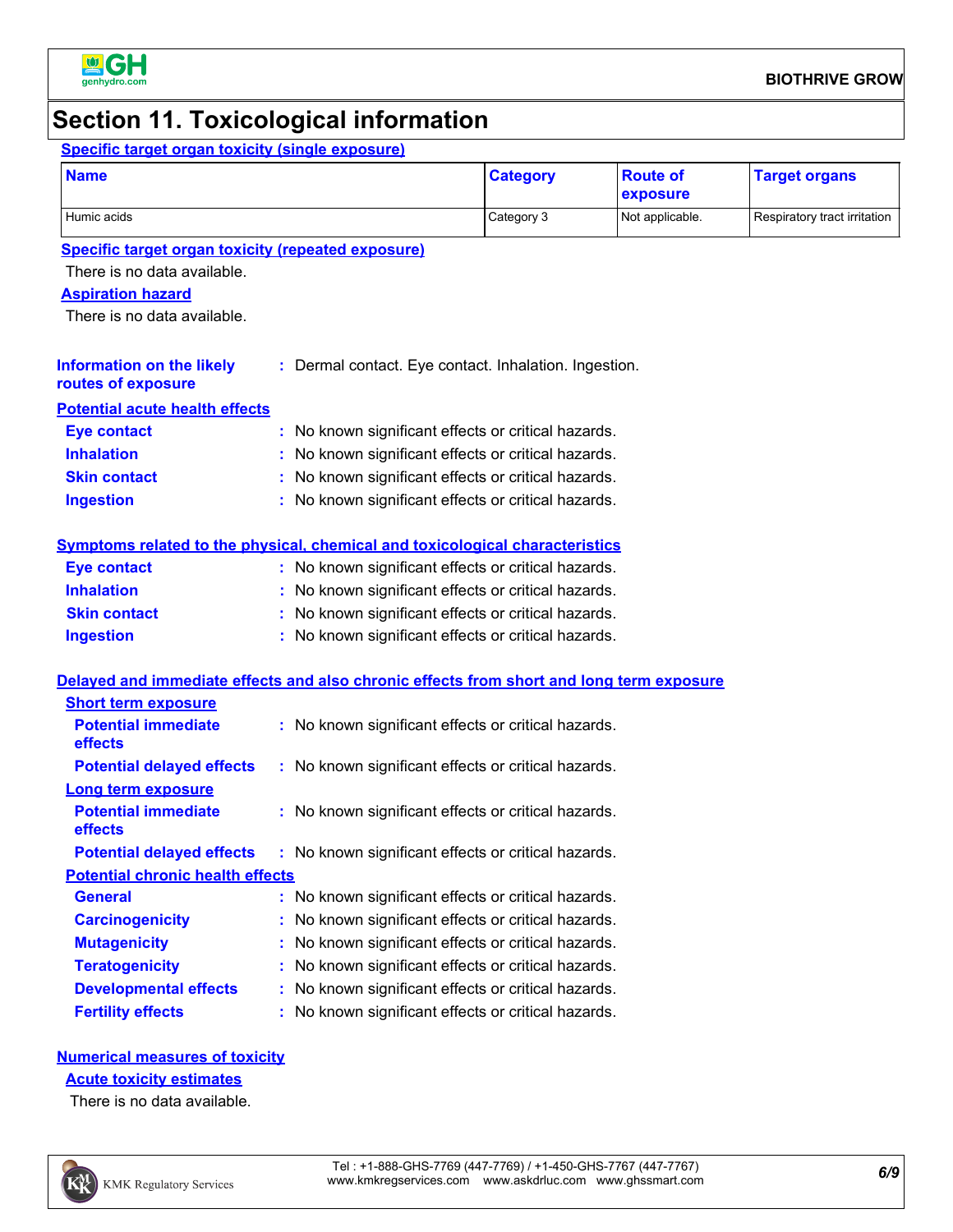

# **Section 12. Ecological information**

#### **Toxicity**

There is no data available.

#### **Persistence and degradability**

There is no data available.

| <b>Bioaccumulative potential</b>                        |                                          |
|---------------------------------------------------------|------------------------------------------|
| There is no data available.                             |                                          |
| <b>Mobility in soil</b>                                 |                                          |
| <b>Soil/water partition</b><br><b>coefficient (Koc)</b> | $\therefore$ There is no data available. |

| <b>Other adverse effects</b> | : No known significant effects or critical hazards. |
|------------------------------|-----------------------------------------------------|
|------------------------------|-----------------------------------------------------|

### **Section 13. Disposal considerations**

| : The generation of waste should be avoided or minimized wherever possible. Disposal<br><b>Disposal methods</b><br>of this product, solutions and any by-products should comply with the requirements of<br>environmental protection and waste disposal legislation and any regional local authority<br>requirements. Dispose of surplus and non-recyclable products via a licensed waste<br>disposal contractor. Waste should not be disposed of untreated to the sewer unless<br>fully compliant with the requirements of all authorities with jurisdiction. Waste packaging<br>should be recycled. Incineration or landfill should only be considered when recycling is<br>not feasible. This material and its container must be disposed of in a safe way. Empty<br>containers or liners may retain some product residues. Avoid dispersal of spilled<br>material and runoff and contact with soil, waterways, drains and sewers. |
|---------------------------------------------------------------------------------------------------------------------------------------------------------------------------------------------------------------------------------------------------------------------------------------------------------------------------------------------------------------------------------------------------------------------------------------------------------------------------------------------------------------------------------------------------------------------------------------------------------------------------------------------------------------------------------------------------------------------------------------------------------------------------------------------------------------------------------------------------------------------------------------------------------------------------------------|

# **Section 14. Transport information**

|                                      | <b>DOT Classification</b> | <b>IMDG</b>              | <b>IATA</b>                  |
|--------------------------------------|---------------------------|--------------------------|------------------------------|
| <b>UN number</b>                     | Not regulated.            | Not regulated.           | Not regulated.               |
| <b>UN proper</b><br>shipping name    |                           |                          |                              |
| <b>Transport</b><br>hazard class(es) | $\overline{\phantom{0}}$  |                          | $\qquad \qquad \blacksquare$ |
| <b>Packing group</b>                 | $\blacksquare$            | $\overline{\phantom{0}}$ | $\qquad \qquad \blacksquare$ |
| <b>Environmental</b><br>hazards      | No.                       | No.                      | No.                          |
| <b>Additional</b><br>information     |                           |                          |                              |

**AERG :** Not applicable

**Special precautions for user Transport within user's premises:** always transport in closed containers that are **:** upright and secure. Ensure that persons transporting the product know what to do in the event of an accident or spillage.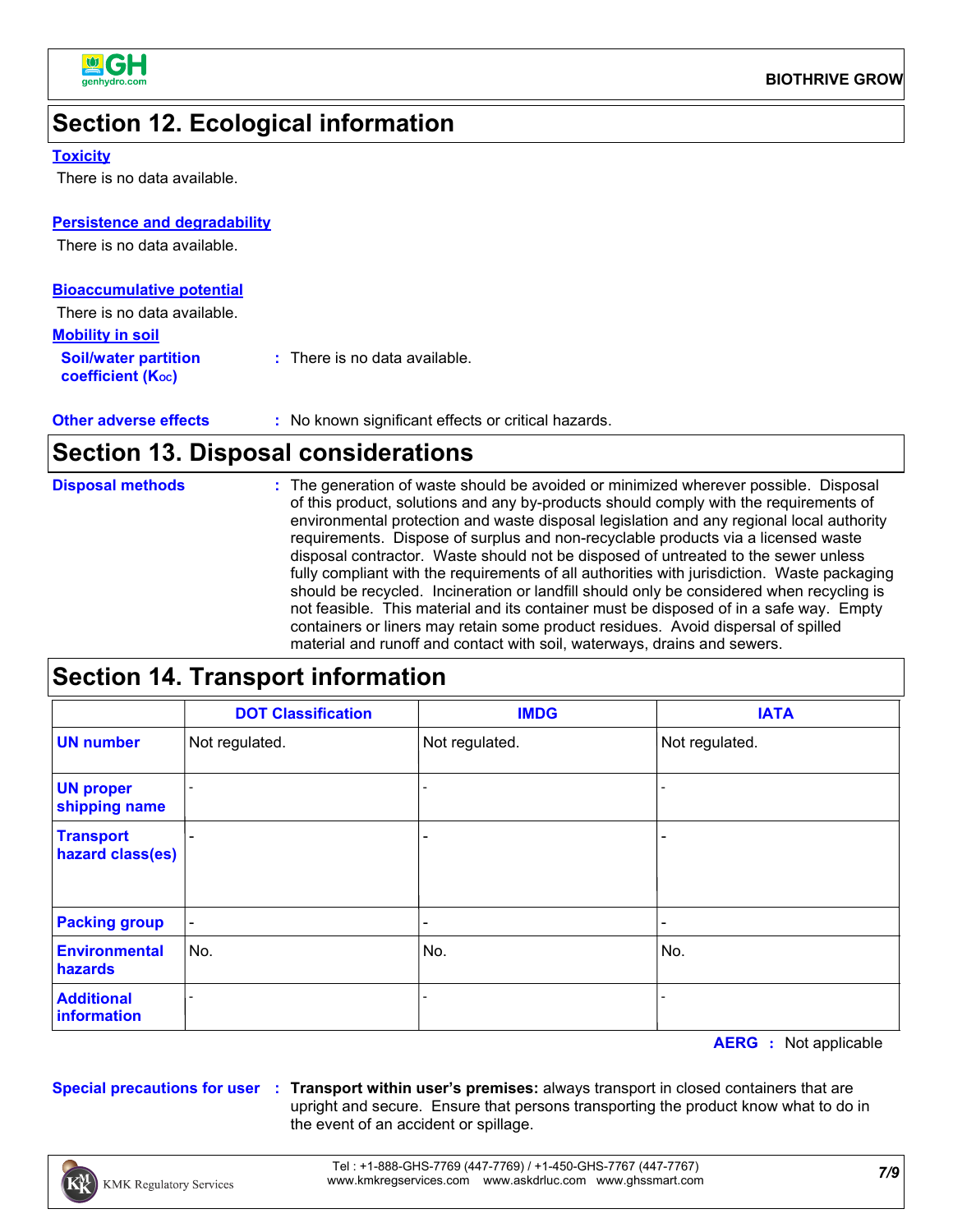

#### **Section 14. Transport information**

**Transport in bulk according to Annex II of MARPOL and the IBC Code :** Not available.

#### **Section 15. Regulatory information**

| <b>U.S. Federal regulations</b>                                                   |                   |                     |                       | : TSCA 8(a) CDR Exempt/Partial exemption: Not determined    |                 |                                                                                                                                                                  |                                                 |
|-----------------------------------------------------------------------------------|-------------------|---------------------|-----------------------|-------------------------------------------------------------|-----------------|------------------------------------------------------------------------------------------------------------------------------------------------------------------|-------------------------------------------------|
|                                                                                   |                   |                     |                       | United States inventory (TSCA 8b): Not determined.          |                 |                                                                                                                                                                  |                                                 |
|                                                                                   |                   |                     |                       | (carboxymethyl)glycinato]](4-)-N,N',O,O',ON,ON']cuprate(2-) |                 | Clean Water Act (CWA) 307: Disodium [[N,N'-ethylenediylbis[N-(carboxylatomethyl)<br>glycinato]](4-)-N,N',O,O',ON,ON']zincate(2-); Disodium [[N,N'-ethylenebis[N- |                                                 |
|                                                                                   |                   |                     |                       | Clean Water Act (CWA) 311: Phosphoric acid                  |                 |                                                                                                                                                                  |                                                 |
| <b>Clean Air Act Section 112</b><br>(b) Hazardous Air<br><b>Pollutants (HAPs)</b> | : Listed          |                     |                       |                                                             |                 |                                                                                                                                                                  |                                                 |
| <b>Clean Air Act Section 602</b><br><b>Class I Substances</b>                     | : Not listed      |                     |                       |                                                             |                 |                                                                                                                                                                  |                                                 |
| <b>Clean Air Act Section 602</b><br><b>Class II Substances</b>                    | : Not listed      |                     |                       |                                                             |                 |                                                                                                                                                                  |                                                 |
| <b>DEA List I Chemicals</b><br>(Precursor Chemicals)                              | : Not listed      |                     |                       |                                                             |                 |                                                                                                                                                                  |                                                 |
| <b>DEA List II Chemicals</b><br><b>(Essential Chemicals)</b>                      | : Not listed      |                     |                       |                                                             |                 |                                                                                                                                                                  |                                                 |
| <b>SARA 302/304</b>                                                               |                   |                     |                       |                                                             |                 |                                                                                                                                                                  |                                                 |
| <b>Composition/information on ingredients</b>                                     |                   |                     |                       |                                                             |                 |                                                                                                                                                                  |                                                 |
| No products were found.                                                           |                   |                     |                       |                                                             |                 |                                                                                                                                                                  |                                                 |
| <b>SARA 304 RQ</b>                                                                | : Not applicable. |                     |                       |                                                             |                 |                                                                                                                                                                  |                                                 |
| <b>SARA 311/312</b>                                                               |                   |                     |                       |                                                             |                 |                                                                                                                                                                  |                                                 |
| <b>Classification</b>                                                             | : Not applicable. |                     |                       |                                                             |                 |                                                                                                                                                                  |                                                 |
| <b>Composition/information on ingredients</b>                                     |                   |                     |                       |                                                             |                 |                                                                                                                                                                  |                                                 |
| <b>Name</b>                                                                       |                   | $\frac{9}{6}$       | <b>Fire</b><br>hazard | <b>Sudden</b><br>release of<br><b>pressure</b>              | <b>Reactive</b> | <b>Immediate</b><br>(acute)<br>health<br>hazard                                                                                                                  | <b>Delayed</b><br>(chronic)<br>health<br>hazard |
| Phosphoric acid<br>Humic acids                                                    |                   | $5 - 10$<br>$1 - 3$ | No.<br>No.            | No.<br>No.                                                  | No.<br>No.      | Yes.<br>Yes.                                                                                                                                                     | No.<br>No.                                      |

**SARA 313**

No products were found.

**State regulations**

- **Massachusetts**
- 

The following components are listed: Phosphoric acid **:**

Humic acids 1 - 3 No. No. No. No. Yes. No. No. No.

- 
- **New York :** The following components are listed: Phosphoric acid
- **New Jersey :** The following components are listed: Phosphoric acid
- 
- **Pennsylvania :** The following components are listed: Phosphoric acid
- **California Prop. 65**

No products were found.



*8/9* Tel : +1-888-GHS-7769 (447-7769) / +1-450-GHS-7767 (447-7767) www.kmkregservices.com www.askdrluc.com www.ghssmart.com